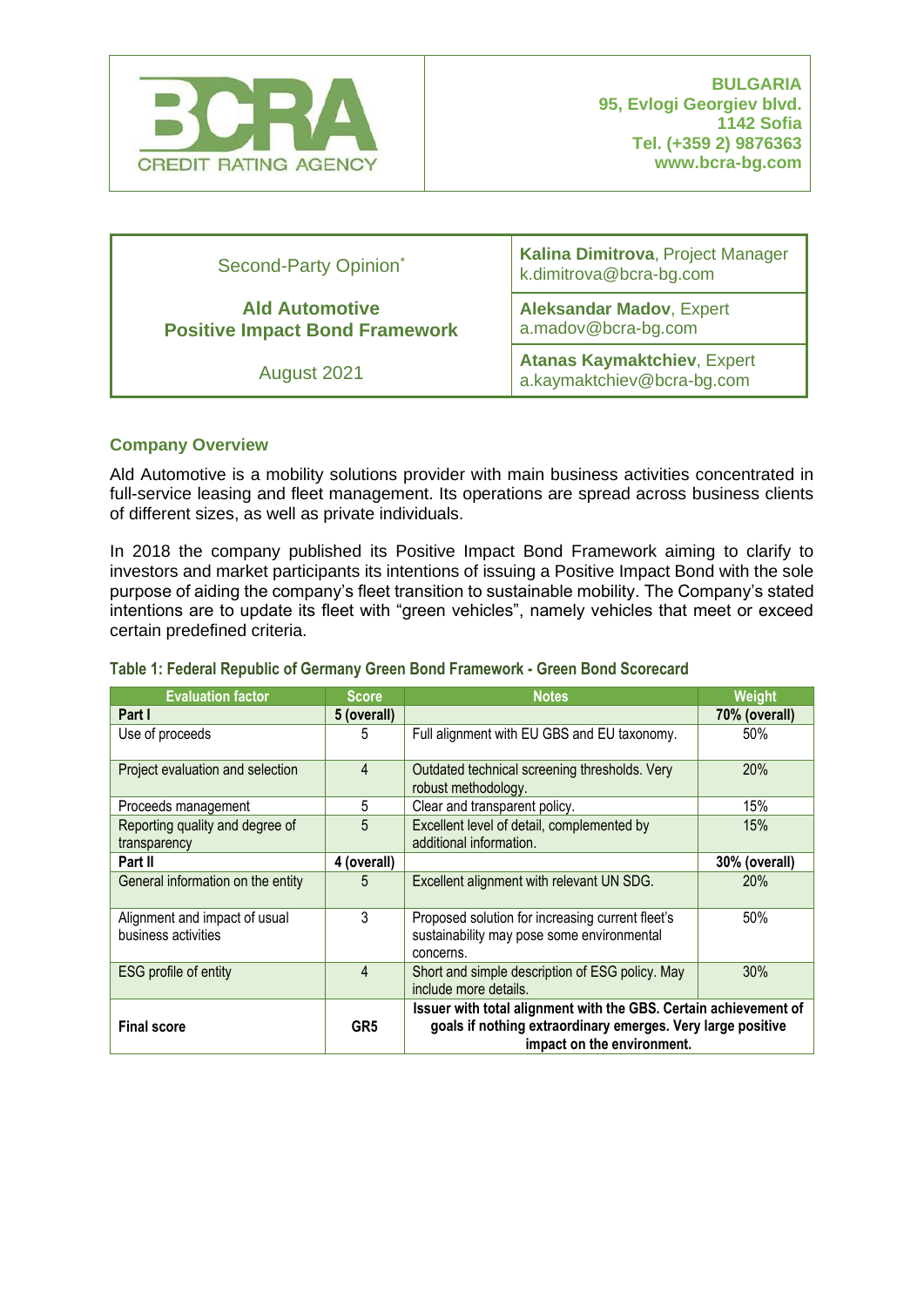

### **Green Bond Framework Analysis**

#### ➢ **Use of proceeds**

Ald Automotive intends to use of all raised funds for investment in sustainability-oriented products, namely "green vehicles". The company plans to allocate the whole issue amount to growing its fleet of electric and hybrid-electric vehicles. This investment has the following goals:

- Reduce regular business activities impact on the environment by mitigating climate change factors;
- Promote the transition to sustainable means of transportation;
- Improve the well-being of both company employees and the general population.

Formally, the use of proceeds is documented as "exclusively used to finance or refinance "Eligible vehicle" that contribute to the development of clean transportation and the transition to a low carbon future". The main ways of achieving this goal are reductions in fuel consumption and greenhouse gas emissions.

From the EUGBS standpoint, transportation is an eligible sector under the EU Taxonomy. Its main contribution to the environmental objectives is climate mitigation, which coincides with Ald's stated goals. GBS alignment requires also that the Do No Significant Harm principle be followed. From this perspective, Ald's activities satisfy the criteria for Climate Adaptation, Circular Economy and Pollution prevention. This is achieved through the company's stringent criteria for eligible vehicle models.

Given that the GBF was developed before the publication of the GBS, Ald's intentions satisfy the use of proceeds criteria partially. The main divergence is due to the slight differences in the standards used for determining vehicle eligibility. Nevertheless, Ald Automotive's score in this regard is 5 on a scale from 1 to 5 (poor to excellent), because the fundamental goal of the Green Bond issue is completely aligned with the requirements of the particular sector in the EU taxonomy.

#### ➢ **Project evaluation and selection**

When formulating the GBF the company developed very precise criteria for the "eligible vehicle" models' selection. This was done using the services of an external company (Quantis – environmental advisory company) with apparent expertise in the matter at hand. Quantis was commissioned to develop a methodology for the selection of specific vehicle models, given Ald's end goals. From the published GBF it is evident that the methods employed in the development of the methodology were very detailed and exhaustive. What is more, Ald has published the full methodology which has the effect of increased transparency and legibility for other market participants.

For vehicle selection, Ald has established a "Positive Impact" committee which is tasked with overseeing the respect of the principles, laid out in the GBF, as well as the whole issuance process. The committee is composed of people from the CSR department, Financial department and Investor relations, ensuring its expertise and ability to manage the process of project evaluation and selection, proceeds allocation, and so on.

In short, Ald has determined two eligibility criteria which sum up the more detailed analysis done to develop the methodology. These are:

- Electric vehicles (EV) and fuel cell vehicles are automatically considered eligible, due to their fulfillment by the design of Ald's main objective (GHG reduction)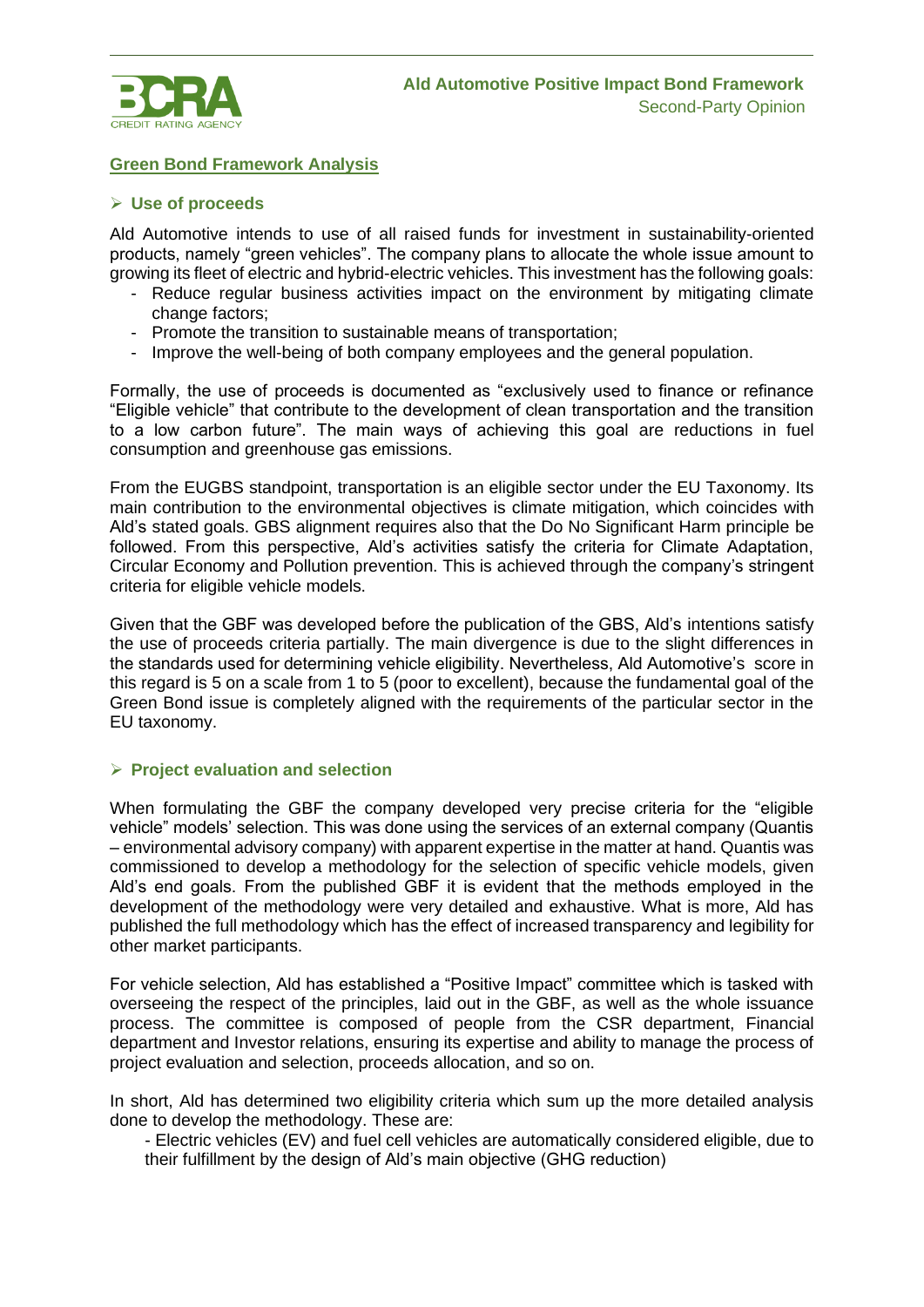

- Hybrid-electric vehicles (HEV) and plug-in hybrids (PHEV) with tailpipe CO2 emission at or lower than 85 grams per passenger kilometer are considered eligible

The second eligibility criterion is where Ald's GBF deviates from the EU GBS, which requires that the maximum tailpipe emissions do not exceed 50 grams per passenger kilometer until 2025.

The company has also set up exclusion criteria, which are as follows:

- Financial exclusion criteria
- Vehicles already benefiting from a funding program
- Vehicles from Ald's subsidiaries
- Technical exclusion criteria
- Internal combustion engine vehicles
- LPG vehicles
- Biofuel vehicles
- Natural gas vehicles

Apart from the official technical screening criteria, Ald's methodology incorporates two additional KPI's in the process of vehicle selection. These are NOx gas and PM (Particulate matter). What is more, the methodology is built on a "life-cycle" principle meaning that the eligible vehicle selection criteria are determined by analyzing the production, use, and end of life phases of the given vehicles. This is another area where Ald's GBF is fully aligned with the EU taxonomy's technical screening criteria – the vehicles selected will only be deployed in areas, where the predefined degree of components recycling, recovery, or reuse can be achieved: 1) reusable or recyclable to a minimum of 85% by weight; 2) reusable or recoverable to a minimum of 95% by weight.

The overall process for eligible vehicle selection is clearly defined and laid out while also considering all important aspects. Thus, the score for this segment of the analysis is 4 out of 5 with the main setback being the now outdated CO2 threshold value.

#### ➢ **Proceeds management**

The Green Bond proceeds will be managed by Ald's Finance department. The intention is to select enough vehicles so that the total net proceeds will be allocated at issue. In case the fleet changes during the life of the bond, new eligible vehicles will be added to utilize the freed funds. Ald' has expressed commitment to allocate all proceeds within 2 years of the issue date.

The management of unallocated proceeds will happen within Ald's internal accounting system and any unallocated proceeds with be managed within its regular cash operations.

Given these circumstances, Ald scores 5 out of 5 in this segment.

#### ➢ **Reporting quality and degree of transparency**

Ald has committed to reporting annually until the Green Bond maturity both on allocation and impact. The company's Corporate Social Responsibility department is tasked with overseeing the reporting process. The allocation reporting is quite straightforward, given the nature of the planned investment as well as the planned full allocation at issue date. The impact reporting, on the other hand, will utilize the tools developed for Ald's methodology which include the following: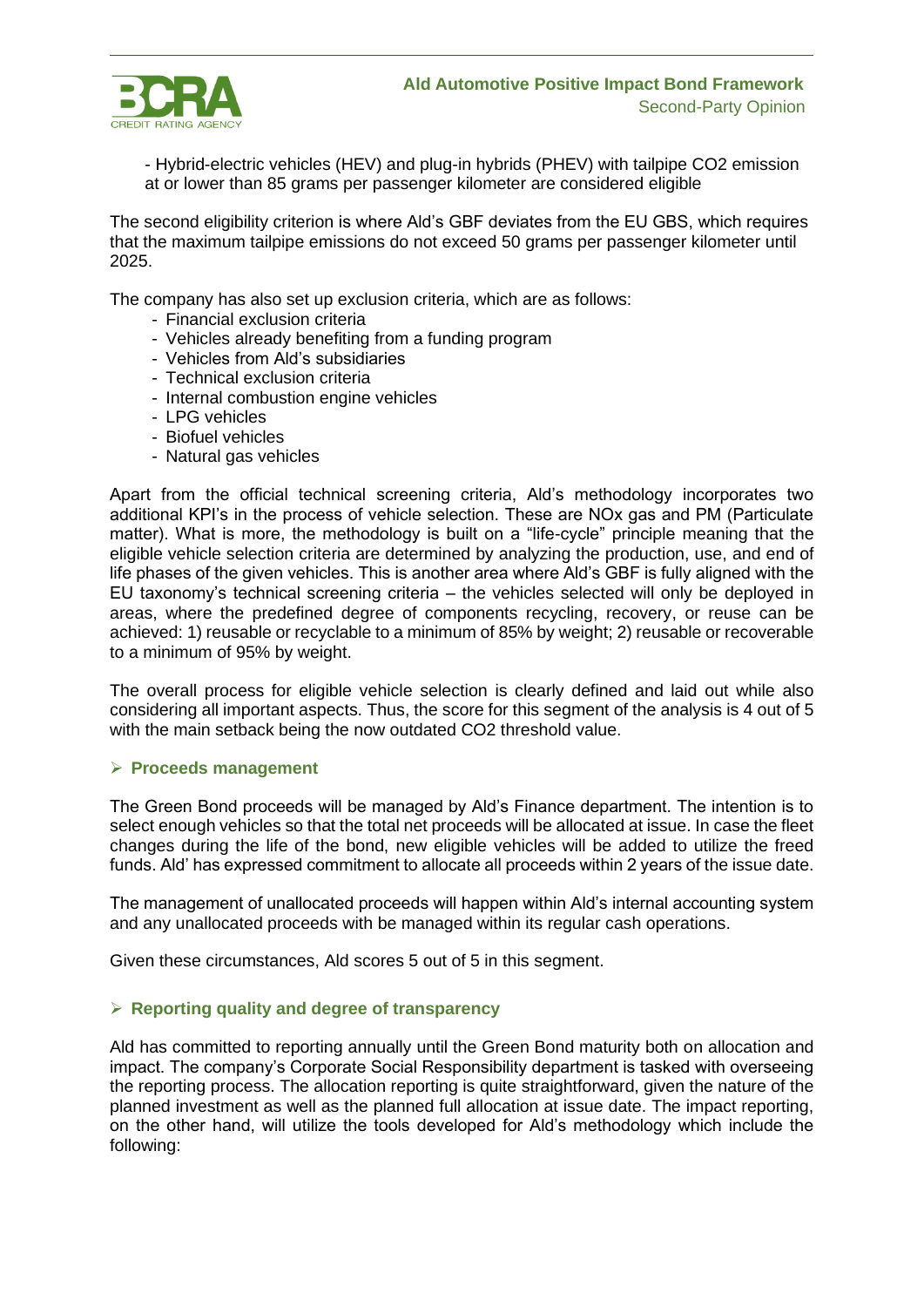

- Comparison with a baseline fleet which serves the purpose of establishing the reduction in GHG (CO2 equivalent) emissions, provided Ald's fleet was composed of internal combustion engine (ICE) vehicles

- Given the transitional nature of the industry, Ald will report on annual GHG emissions from its business activities, both in terms of ICE vehicles and GHG produced in the production and end-of-life phases of vehicles.

In addition to the specific details reported, the company will report on supplemental KPI's and metrics, such as:

- Total number and amount of eligible vehicles;
- Ration of new vs. existing vehicles;
- Geographical distribution of eligible vehicles fleet;
- Eligible vehicles drivetrain type (EV, PHEV, HEV).

Given the planned reporting schedule and content, alongside the very detailed publicly available methodology, BCRA views the company's reporting quality and transparency as excellent. This gives Ald a score of 5 out of 5.

# **Company ESG profile**

Ald's Green Bond Framework lists the 4 main driving principles behind its CSR. These can be summarized as:

- A commitment to establishing sustainable future mobility  $-$  its main goal is to minimize the environmental impact of its regular operations. The way to achieve this goal is to shift away from the "one user = one car" model. By extension, these actions aim to promote public health.
- Ensuring constant improvement of employees' well-being in line with Ald's business model
- Develop and maintain a responsible business culture in all lines of business with special attention to business ethics. In other words, Ald states a commitment to guiding clients towards low emission cars that will best serve their needs, helping them reduce their overall carbon footprint.
- Reduction and tracking of Ald's energy and resources consumption; usage optimization; strive towards carbon neutrality.

Ald's GBF describes the company's role in the creation of a sustainable mobility model as central, due to its position as a prescriber of vehicle choice. The published information points to a corporate policy and real-world actions of lowering GHG emissions even before the issuance of the Green Bond and the development of the GBF.

The company scores 4 out of 5 in this component of the analysis. A more detailed description of its ESG policy would be a good reference point for a more detailed analysis, promoting a higher score.

### **Usual business activities**

Ald's business focuses primarily on automotive leasing and fleet management. As a result, it is inherently prone to GHG emission generation. The company's evident commitment to the reduction of GHG emissions and the drive towards sustainable mobility well before the issuance of its Green Bond can be considered as a positive factor in its position as a net positive contributor to climate change mitigation.